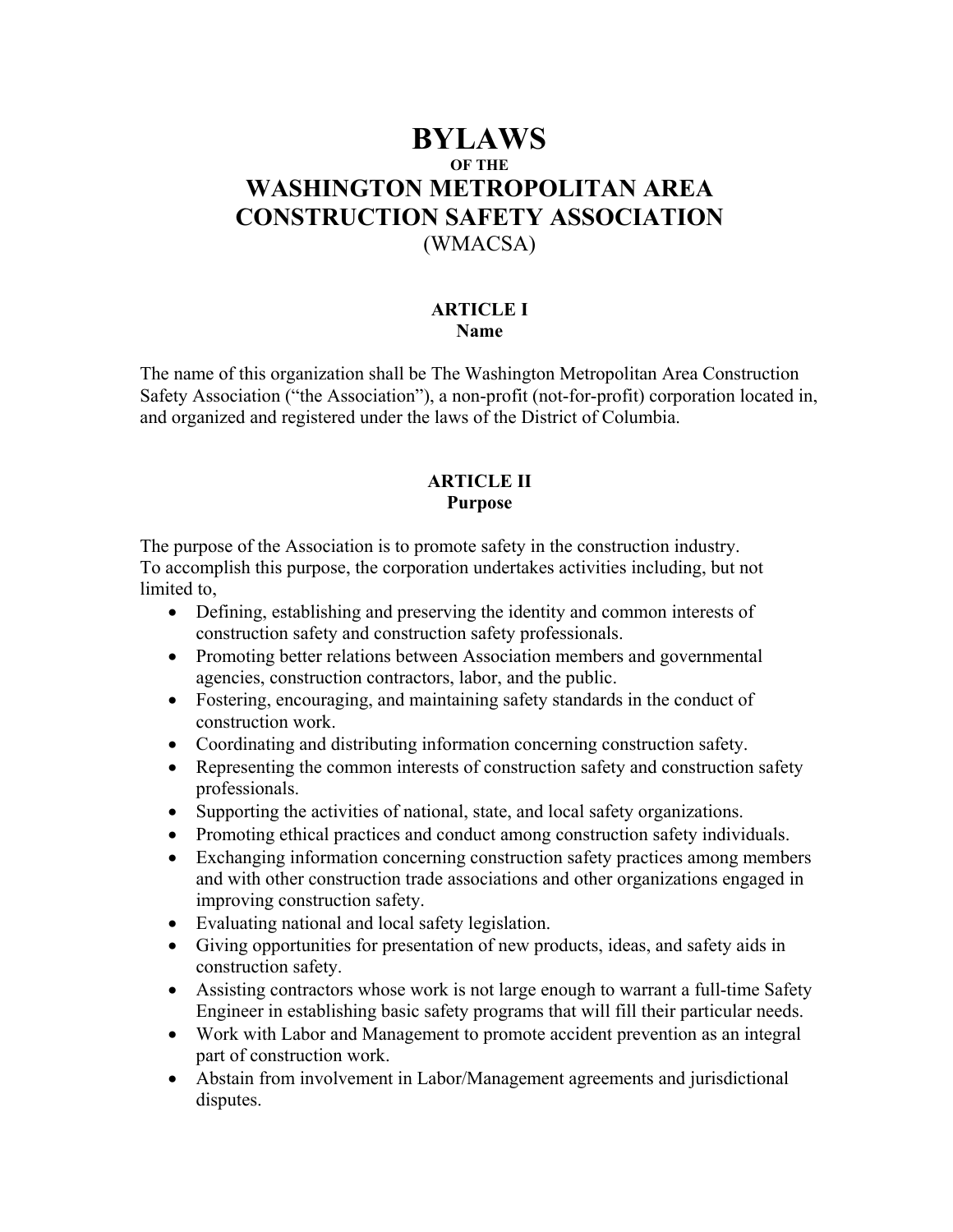## **ARTICLE III Members**

#### **Section 1. Membership Eligibility and Admission Procedure**

Membership in the Association is open to persons who are engaged full time in construction safety or who, if not engaged full time in construction safety, are interested in the welfare of construction safety and in the purpose of the association.

Membership in the Association may be obtained by submitting a completed application and paying the dues established for that fiscal year, and upon approval by the Membership Committee if one then exists. The application for membership shall be executed on the form provided by the association, which form will constitute an agreement that the applicant will abide by the Bylaws of the Association.

Members who have paid the annual dues for the current Association year shall enjoy all the privileges of membership and shall be entitled to vote, except in voting for officers of the Association, a member must have paid the annual dues established for that Association year and have attended at least six (6) meetings during the current Association year. Service on an Association Subcommittee, as recognized by the Executive Board, or attendance at an Association-sanctioned event, may be substituted for attendance at one regular monthly meeting. Regular monthly meetings that are officially cancelled because of severe weather or other reasons will be deducted from the minimum meeting attendance requirements.

A member shall be considered delinquent if annual dues have not been paid within 30 days of notice that they are due. No member while delinquent in payment of dues shall be entitled to vote on association matters, hold office, or receive publications or services provided by the Association.

A member may not speak on behalf of the Association without approval from the Executive Board.

#### **Section 2. Annual Dues**

The membership and Association year shall be from July 1 to June 30. Dues for existing members shall be due at the first meeting of the fiscal year. New members may be accepted at any time.

Changes to the amount of the annual dues for association membership shall be recommended by the Executive Board and voted upon by the membership of the association after thirty (30) days notice. Approval of the annual dues shall by majority of those voting.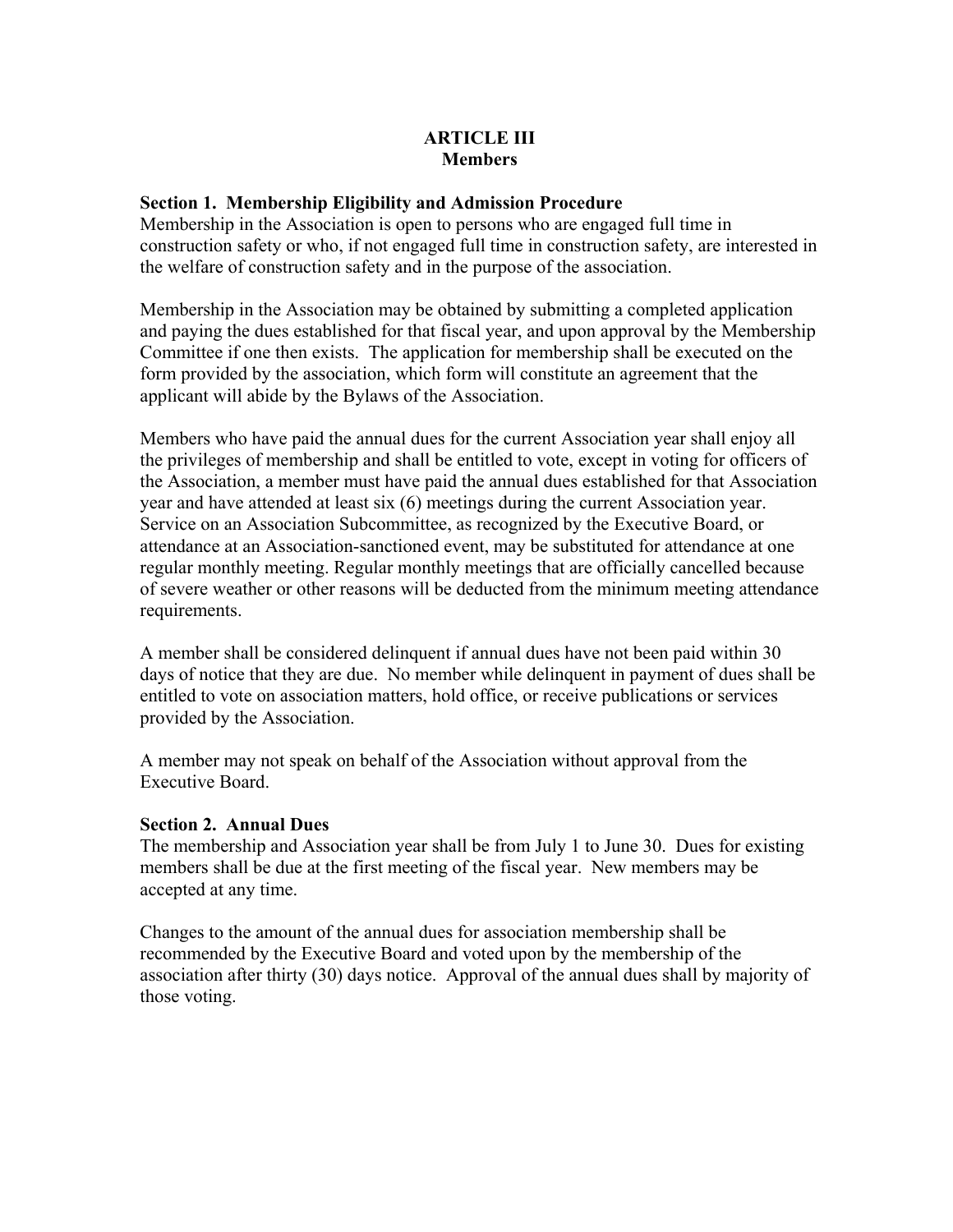# **ARTICLE IV Officers**

The following are the officers of the Association and their respective duties, which duties may be further specified and/or added to as necessary or appropriate to the smooth conduct of the Association. The President shall be the chief executive of this Association.

## **Section 1. Officers**

Elected Officers of the Association shall be:

- President
- Vice President
- Secretary
- Treasurer
- Chief Technical Officer

Officers of the association shall be elected for a one year period, and the term of office shall run from July 1 to June 30.

## **Section 2. Duties**

The President shall:

- Be the chief executive of the Association and shall conduct and preside at all meetings of the Association,
- Represent the Association at meetings of other organizations where official representation of the Association is desired, and
- Appoint such committees as are necessary to implement the objectives of the Association.
- Have at least served one (1) year as a WMACSA Executive Officer
- Serve a maximum of two  $(2)$  years

The Vice President shall:

- Assume the powers and duties of the President during any absence or disability of the President.
- Assume responsibilities for work committees as assigned by the President.

The Secretary shall:

- Maintain Association records and correspondence.
- Record and distribute minutes of the proceedings of all meetings of the Association.
- Notify Association member about meetings and other Association events.
- Assume the duties of the Treasurer as necessary.

The Treasurer shall: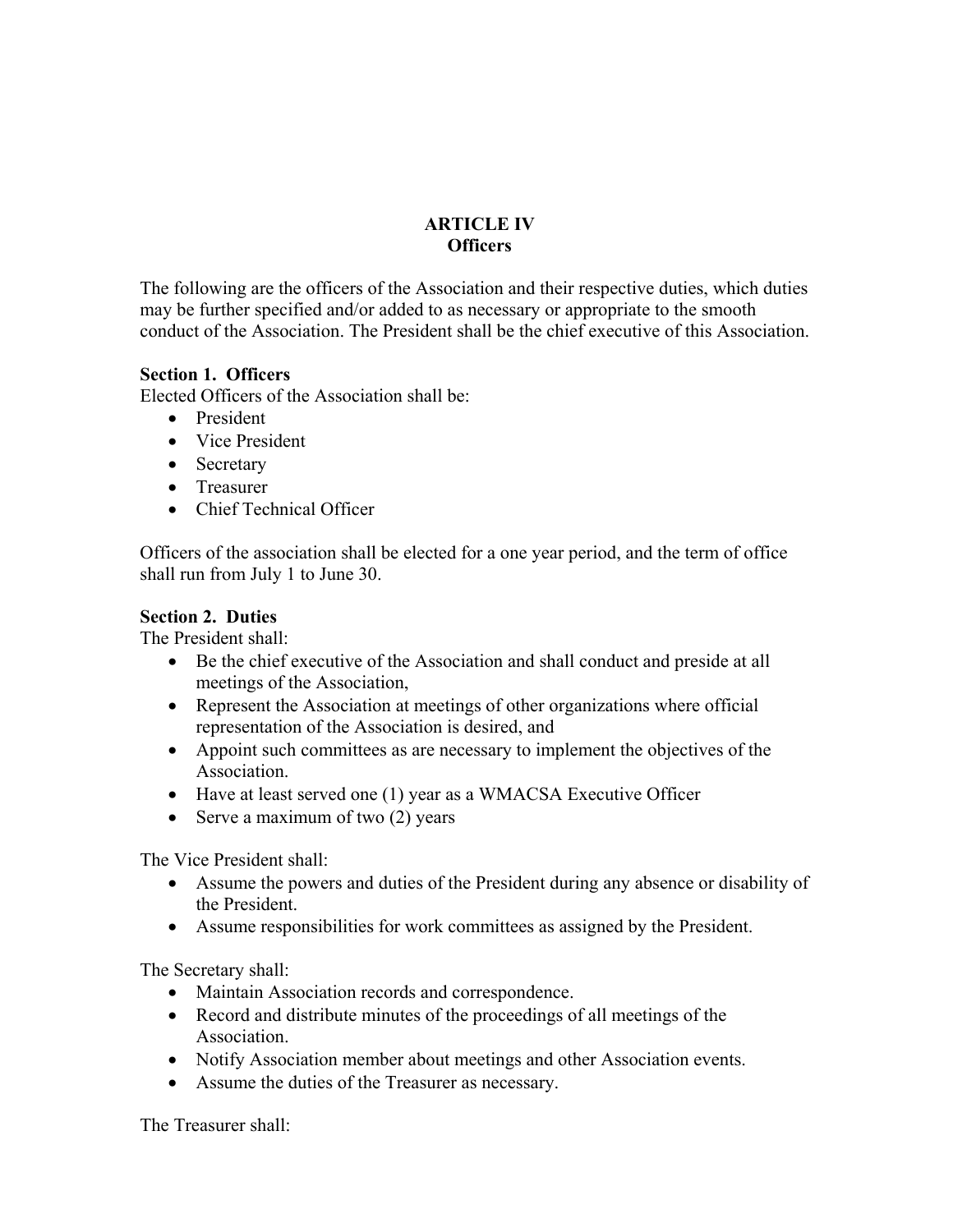- Have general responsibility and charge of the financial affairs of the Association and for the care and custody of the funds and important papers of the Association.
- Supervise the receipt and disbursement of funds.
- Maintain Association funds in a depository approved by the Executive Board.
- Assume the duties of the Secretary as necessary.
- Serve a minimum of two (2) years in office

The Chief Technical Officer shall:

• Maintain the Association website to include posting of Association information.

## **ARTICLE V Nomination and Election of Officers**

## **Section 1. Nominations**

In February of each year, the Executive Board shall appoint an Elections Committee made up of 3 to 5 members who are in good standing in the Association.

Nominations for officers will be taken by the monthly meeting in March by the meeting Chair, and nominations may be submitted to the Elections Committee Chair thereafter via postal mail or electronically until March 31.

Prior to the monthly meeting in April, the Elections Committee Chair will submit the Elections Committee's Report of Proposed Officer Candidates to the Executive Board for approval.

At the monthly meeting in April, the Elections Committee Chair will present the approved Report of Proposed Officer Candidates to the membership.

#### **Section 2. Elections**

The Elections Committee shall prepare a ballot to be used for the election of officers.

A notice of the election shall be sent (by postal mail or electronically) to members, and the ballot shall be posted on the Association website, no later than two (2) weeks prior to the Annual Meeting in June.

Qualified members may vote "in absentia" by submitting a single ballot to the Election Committee. Absentee ballots must be received by the Election Committee via email or sent by postal mail delivered to the WMACSA P.O. Box, two (2) business days (Monday) prior to the Annual Meeting June.

The Elections Committee shall be responsible for overseeing the election, including tallying the votes. The results of the election shall be announced by the Elections Committee Chair and the new officers installed at the Annual Meeting in June.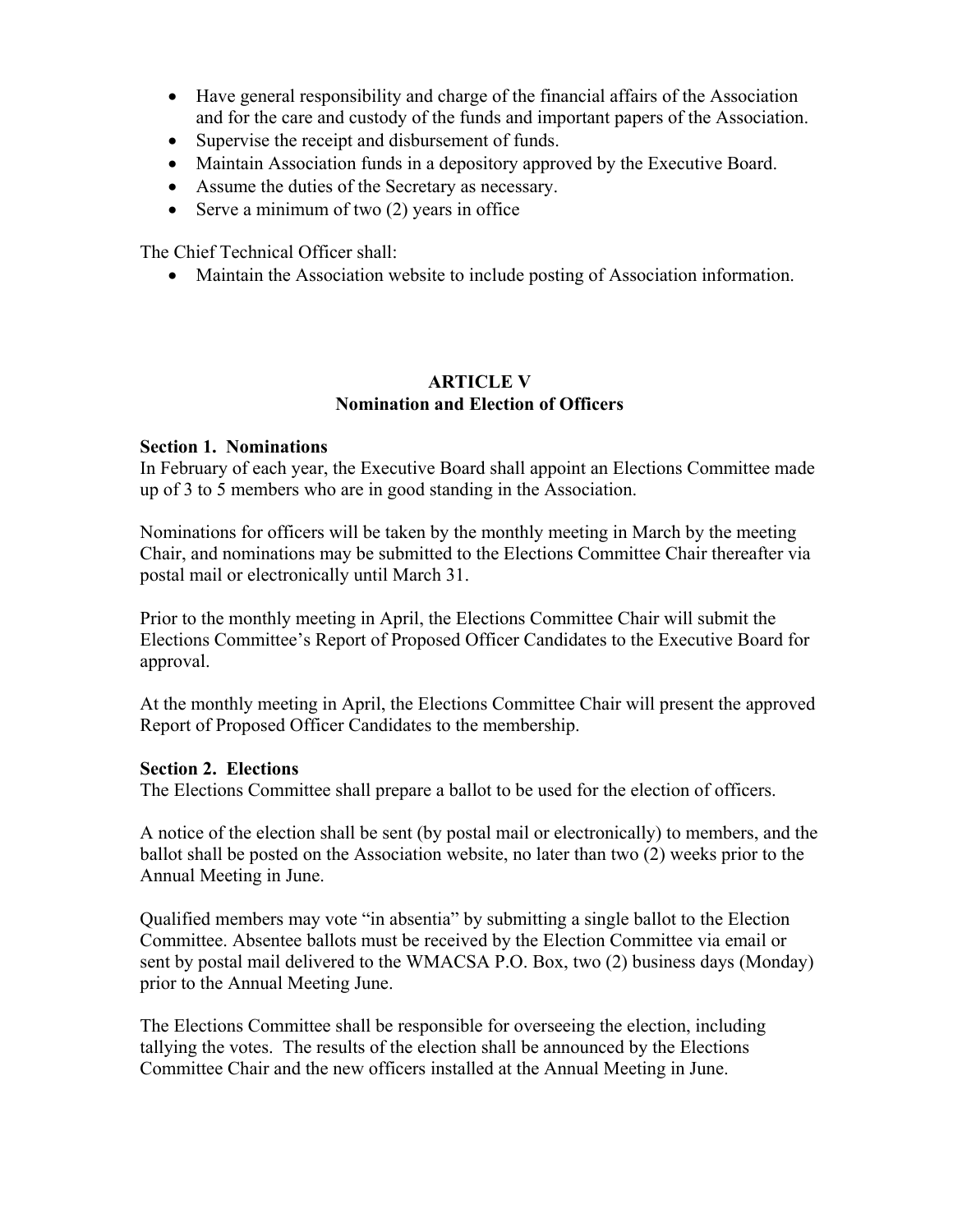## **ARTICLE VI Executive Board**

### **Section 1. Board Composition**

The governing body of this Association shall be the Executive Board. The Executive Board shall consist of the immediate Past President, President, Vice President, Secretary and Treasurer, Chief Technical Officer

## **Section 2. Board's Duties and Powers**

The Executive Board shall have general supervision of the affairs of the Association between its business meetings, make recommendations to the Association, and perform such duties as are specified in these Bylaws. The Board shall be subject to the orders of the Association, and none of its acts shall conflict with action taken by the Association.

#### **Section 3. Board Meetings**

Regular meetings of the Executive Board shall be held at such date, time and place as the President may designate.

(3) Officers members in attendance shall constitute a quorum for the purposes of voting.

## **ARTICLE VII Meetings**

Regular meetings of the Association shall be held on the second Wednesday of each month, unless otherwise scheduled by the Executive Board.

The President may, at his or her discretion, dispense with the regular meeting in the months of July and/or August or in the event of inclement weather.

The June meeting shall be known as the Annual Meeting of the membership, at which the election and installation of officers shall be conducted.

The following order of business shall usually be observed at meetings of the membership:

- Introduction of members, new members and guests
- Report of Secretary

 Reading of the minutes of the previous monthly meeting Executive Board meeting minutes upon request.

- Report of Treasurer
- Reports of Committees
- Reading of communications
- Unfinished business
- New husiness

Meetings shall generally be conducted in accordance with Roberts Rules of Order.